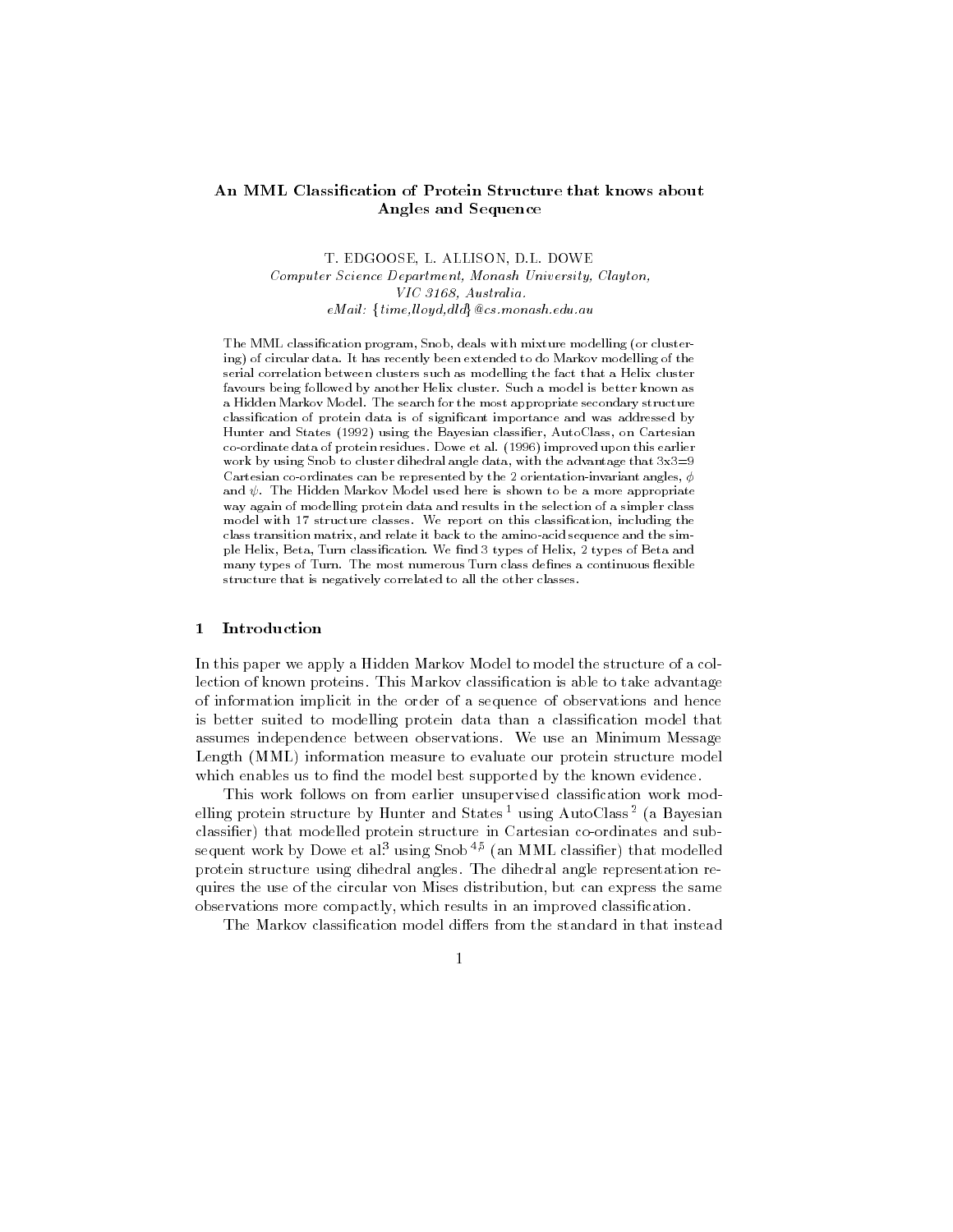Table 1: proteins in training and testing sets

| 1 azu            | 1bp2              | $1\mathrm{ca}2$   | 1cc5              | 1 <sub>ccr</sub>  | $1$ cp $v$       | 1cm             | $1$ ctx             | 1cy3             | 1 cyc           |
|------------------|-------------------|-------------------|-------------------|-------------------|------------------|-----------------|---------------------|------------------|-----------------|
| $1$ ecd          | 1est              | 1fc2              | 1fdh              | 1fdh              | 1fdx             | 1fx1            | 1 <sub>gen</sub>    | 1 <sub>gcr</sub> | 1gf1            |
| 1gf2             | 1gp1              | $1$ gp $1$        | 1hds              | 1 <sub>hds</sub>  | 1hip             | 11z1            | 11zt                | 1mbd             | $1 \text{mbs}$  |
| 1 <sub>mlt</sub> | 1p2p              | $1\,\mathrm{pfc}$ | $1$ ppt           | $1\,\mathrm{rei}$ | 1 <sub>rhd</sub> | $1\rm{rn}3$     | $1\,\mathrm{sn}\,3$ | $1$ tgs          | $1\mathrm{tim}$ |
| 2app             | 2 <sub>apr</sub>  | 2aza              | 2b5c              | 2cab              | 2ccv             | 2 <sub>CP</sub> | 2dhb                | 2dhb             | $2$ gch         |
| 2gm5             | 2ig2              | 2ig2              | 2kai              | 2kai              | 2ldx             | 21h1            | $2\mathrm{km}$      | $2\text{mcp}$    | $2\mathrm{mcp}$ |
| 2pab             | $2$ rhe           | $2$ sga           | $2\,\mathrm{sns}$ | $2\mathrm{sod}$   | $2$ ssi          | 2stv            | $2$ taa             | $2$ thy          | 3adk            |
| 3c2c             | 3 <sub>c</sub> na | $3$ fxc           | 3hhb              | 3hhb              | 3icb             | 3pcy            | $3$ pgk             | 3 <sub>pgm</sub> | 3rp2            |
| $3$ sgb          | 3tln              | 451c              | $4$ ape           | 4 <sub>cts</sub>  | 4dfr             | 4fd1            | 4fxn                | 4ins             | 4ins            |
| $4$ mdh          | $4$ sb v          | $5$ сра           | 51dh              | $5$ pti           | $5 \mathrm{rxn}$ | 6adh            | $7 \, \mathrm{atc}$ | $7 \text{atc}$   | 8cat            |
|                  | 1abp              | lacx              | 1 <sub>h</sub>    | lnxb              | 1 <sub>ppd</sub> | 1pyp            | 2act                | $2\text{alp}$    |                 |
|                  | 2cdv              | 21hb              | $2$ sbt           | 3gpd              | $3$ grs          | 6api            | 6api                |                  |                 |

of assuming that the observations to be analysed are independent of one another, it assumes that they have been generated from a first order Markov process with as many states as there are classes in the model. The class of an observation generated from such a model is thus dependent on the class of the preceding observation. This permits runs of similar observations, as we expect in protein data, to be modelled more efficiently.

The model thus generated can be considered an alternate secondary structure model based only on the shape of known proteins. The results presented here are derived from a set of 100 known proteins (table 1).

For such a model to be useful it must be sufficiently complex as to avoid recklessly discarding information implicit in the observed data, but also not so complex as to be overly specific to the observed data (over fitting). A model that is too simple will describe all data badly and a model that is too complex will tend to describe the known data well, but predict unseen data badly.

In this paper we utilise the information theory based Minimum Message Length (MML) encoding proposed by Wallace 6;7 to search for a Markov classification model of protein secondary structure that avoids both of the aforementioned pitfalls. Within the MML paradigm, models are judged by their ability to reduce the length of a message transmitting all our observations to a receiver who initially shares only our prior beliefs. In this paradigm we calculate the expected length of an optimal message sending a model for the data and then actual observations given this model. The best model will minimise the length of this two-part message. The Markov classification model is signicantly better able to explain our protein structure data than previous classication models that neglected the information implicit in the sequence of the observations.

 $\overline{2}$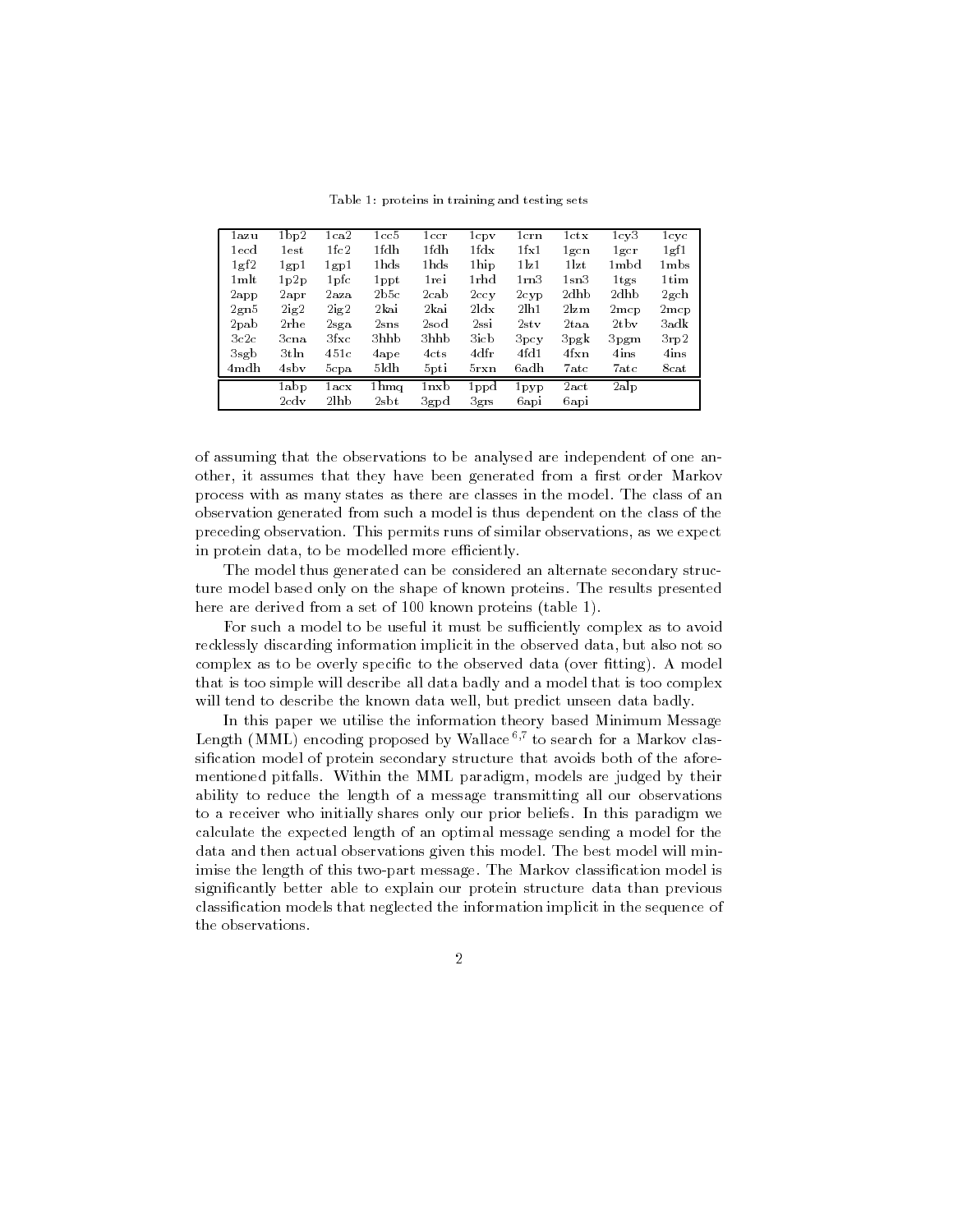In this paper we use an extension of the Snob (von Mises) classifier that implements both the Markov classication model and the von Mises distribution to better model sequences of angle data.

# 2 Previous Work

Protein structure is summarised by the position of the backbone atoms associated with each residue in the protein. Hunter and States<sup>1</sup> modelled the changes in the position of subsequent protein backbone atoms (alpha-carbon, beta-carbon and nitrogen) in Cartesian co-ordinates. For each residue, 9 values were required in order to state the relative position of each of these atoms. Unfortunately, these 9 values were highly correlated and this in turn led to proliferation in the number of classes being found along the line of correlation.

The same backbone information can be more compactly summarised by two dihedral angles,  $\phi$  and  $\psi$ .<sup>8</sup> Dowe et al.<sup>3</sup> modelled protein structure in this way using a von Mises distribution," the circular analogue of the Normal distribution. The MML coding estimates for this distribution can be found in Wallace and Dowe<sup>10</sup> This more compact description of protein structure led to a simpler classication being found by Snob.

The von Mises distribution,  $M(\mu, \kappa)$ , has mean direction  $\mu$  and concentration parameter  $\kappa$ . For small  $\kappa$  it tends to a uniform distribution and for large  $\kappa$  it tends to a Normal distribution with variance  $1/\kappa$ . This distribution is not affected by the 'wrap around' problem that the Normal distribution has when modelling angles. Snob is the only known program permitting mixture modelling of circular distributions.

Both AutoClass and Snob assume independence between the observations they model. Thus, these programs discard any sequential correlation information contained in the order of the residues. The preceding papers made some attempt to address this problem by partitioning the data into segments consecutive  $(\phi, \psi)$  pairs however this again led to an increased number of classes being found.

We extend this earlier work by taking into account the expected autocorrelation in the secondary structure sequence and modelling it as a first order Markov process. This avoids the need to segment the data and leads to a simpler class structure being preferred. This, along with the use on the von Mises distribution to model the  $\phi$  and  $\psi$  angle pairs, results in a more appropriate model of protein structure.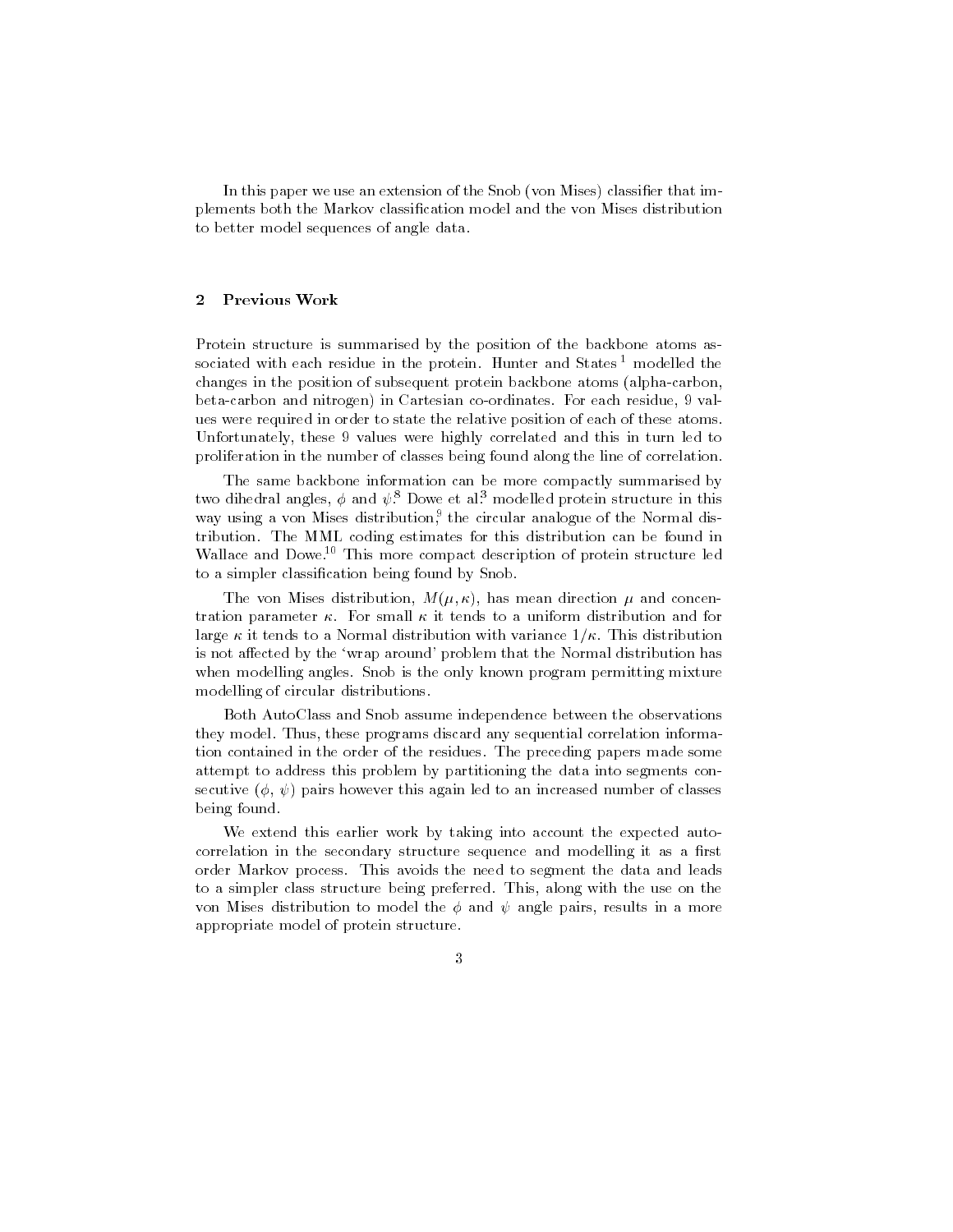### 3 MML Overview

To quote C.S. Wallace, `The best explanation of the facts is the shortest'. Taking this proposition seriously leads one into the domain of information theory and specically Minimum Message Length (MML) encoding.

The basic idea of MML is that if we have some data (i.e. observations) and we wish to find the best model (i.e. hypothesis) given this evidence, this is equivalent to attempting to compress the data by first stating the model and then stating the data assuming the model to be true. Such an explanation can be transmitted as a message that any receiver who shares the same prior beliefs as that of the sender can decode into the original data (to a stated level of accuracy). No model that fails to compress the evidence can be considered superior to the empty model (null hypothesis).

A common problem with protein modelling is that quite complicated models are required and as the number of model parameters increases so does the risk of the model not generalising well. In the MML framework, overly complicated models are rejected by the requirement that they need to save at least as many bits in stating the data as they themselves take to be described.

Snob is a MML classifier which, given some data, attempts to compress it by constructing a classification model which would save more bits in the transmission of the data than the model itself takes to be described. Specifically, such a model could be used to transmit the 3D structure of our protein data in a more compact form. Dowe et al.<sup>3</sup> gives a good introduction to Snob.

### 4 The tSnob Program

The standard Snob assumes independence between all observations and so cannot directly model the extra information implicit in the order of a sequence of observations. tSnob introduces a first order Markov model into the standard Snob model. The classification of any observation can in this way be made to depend on the classication of the neighbouring observations. Thus, sequences of observations that may have been generated by a first order Markov process are well described.

It is important to note that the Markov model is part of our hypothesis and thus will be justied on information-theoretic grounds (i.e. not overly complex). The best class structure found using the Markov model may well differ markedly from the best class structure without the Markov model (in the number of classes and the specific class parameters). Thus the result from this program will, most likely, be quite different from the result obtained by first doing a standard classification and then observing the class transitions

 $\overline{4}$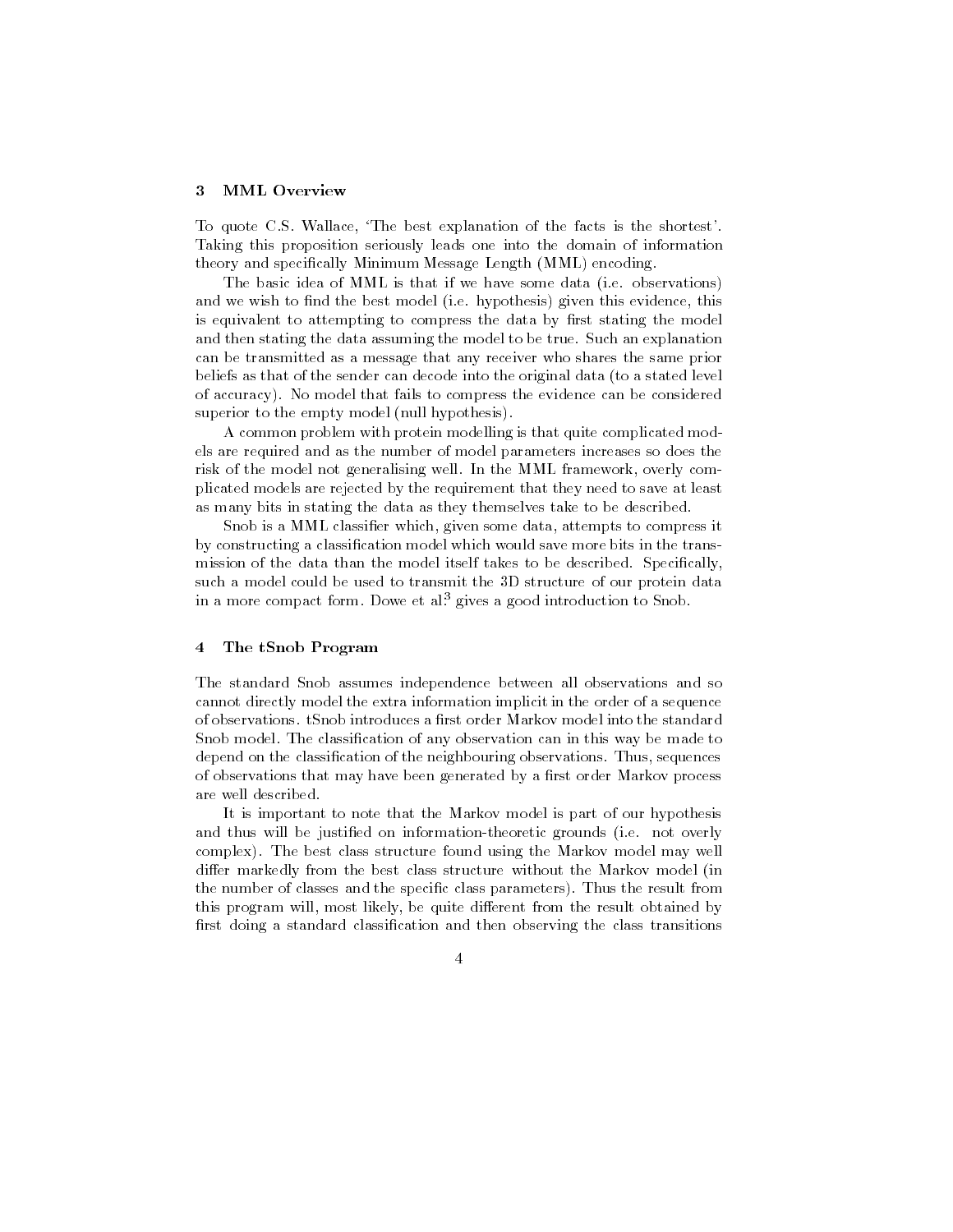(i.e. searching the two halves of the problem space independently).

It turns out that by the use of a simple dynamic programming method the length of an optimal message encoding a dataset given such a model can be easily calculated. The coding method and a robust search algorithm are described in Edgoose and Allison.<sup>11</sup>

## 5 Data and Results

The data that we have to work with comes from X-ray crystallography. The electron density maps generated enable the position of particular atoms within a protein to be stated to within an accuracy of about 2 Angstrom units, which translates to an error in  $\phi$  and  $\psi$  of between 10 and 20 degrees (we use 11.5 degrees or 0.2 radians as per Dowe et al. J. . .

In this paper we use two such datasets. The first dataset contains 100 proteins (table 1) (17301 residues) from the Brookhaven database. The model and structure correlation we report relates to this dataset. The second dataset contains 229 proteins (41731 residues) and is identical to that studied previously by Dowe et al.". This second dataset enables us to make a direct message to length comparison with this earlier work, but unfortunately it was compiled without amino acid or secondary structure attributes.

The best Markov classication model on the primary dataset contains 17 classes with a message length of 7.13 bits/residue (the null, 1 class, model yields 9.04 bits/residue).

lipse with centre ( $\mu_{\phi}, \mu_{\psi}$ ) and dimensions  $\left(\frac{1}{\sqrt{\kappa_{\phi}}}, \frac{1}{\sqrt{\kappa_{\psi}}}\right)$ . The actual observations are overlaid to create a Ramachandran scatter plot. This type of plot is actually a square depiction of the surface of a torus and some classes (specically 5,9 and 16) do wrap around the edges.

The specific class parameters are listed in table 2 along with the first order Markov model describing the expected frequency of class transitions in table 3. Values in the class transition table are quoted as the log difference of the probabilities of a class occurring given the preceding class and in the global context. These values can be interpreted as the number of bits saved in stating a class by knowing the previous class. The classes have been ordered in these tables so that larger values tend to appear near the diagonal of the transition matrix. This has the effect of grouping sequentially related classes near to one another. It is interesting to note that although some of these clusters give the illusion of being correlated diagonally (for example classes 3 and 11) inspection of the transition matrix shows them to occur in significantly different contexts.

To facilitate interpretation, we also relate this classication to the known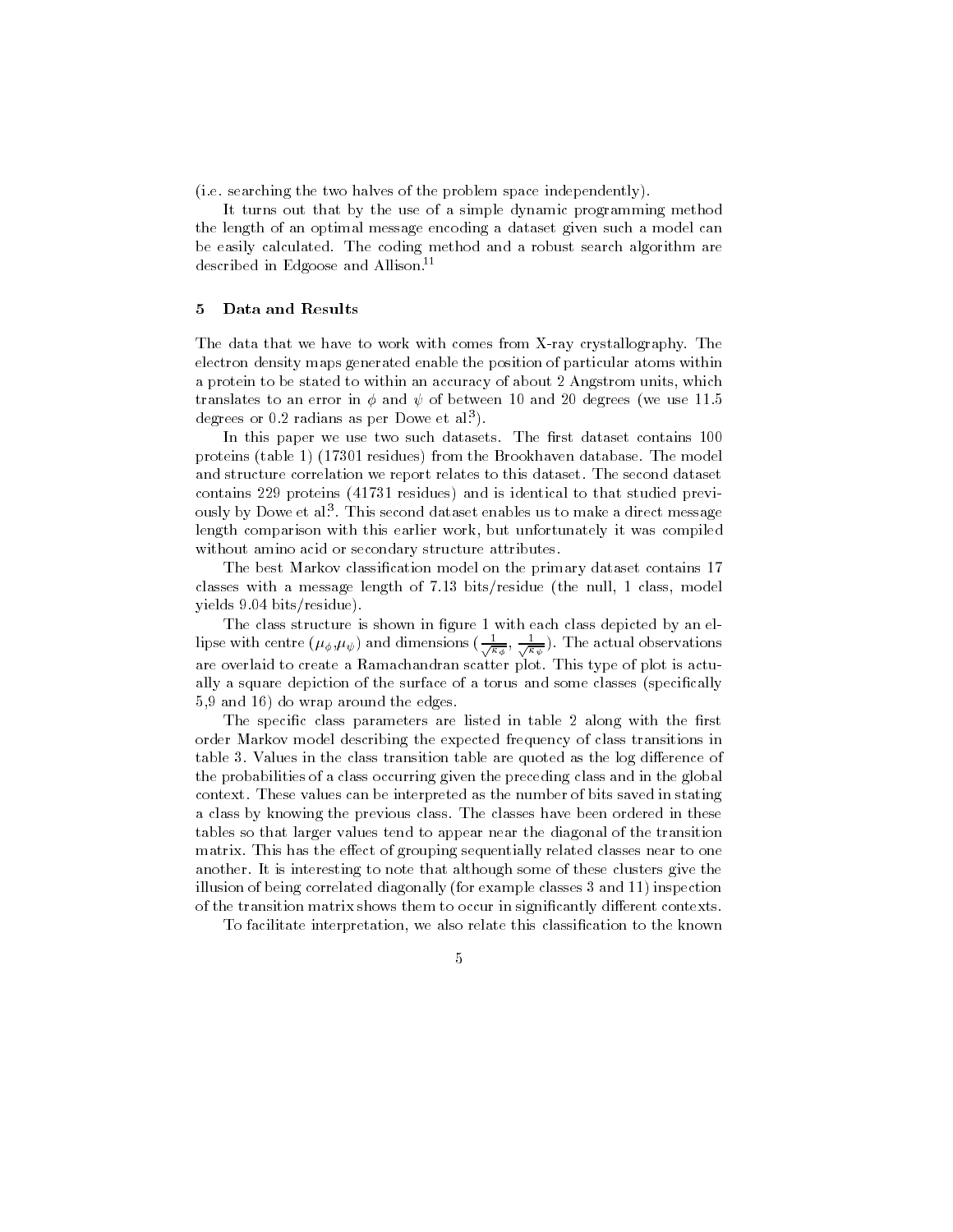

Figure 1: 17 class model

secondary structure (table 2) and amino acids sequence (table 4). This information was not, however, utilised in the classification process.

The same dataset as used in Dowe et al.<sup>3</sup> was also modelled using the Markov classication model. This dataset contained 229 proteins (41731 residues) and the best independent classication model reported contained 27 classes with a message length of 7.06 bits/residue (the null, 1 class, model yields 8.96 bits/residue). The best Markov classication model found on this larger dataset contained 19 classes with a message length of 6.40 bits/residue. Although this 19 class model was derived from a different (and much larger) set of proteins and included two additional types of rare Turn class, it did not appear to be substantively different from the 17 class model.

The message saving from using the Markov classication on this larger dataset was about 0.66 bits/residue (or 27727 bits). To put this another way, the Markov classification model was found to be  $2^{27727}$  times more likely as an explanation for the observed data than the standard Snob classication model. This is a strong result confirming that the Markov classification model is more appropriate for modelling this kind of data.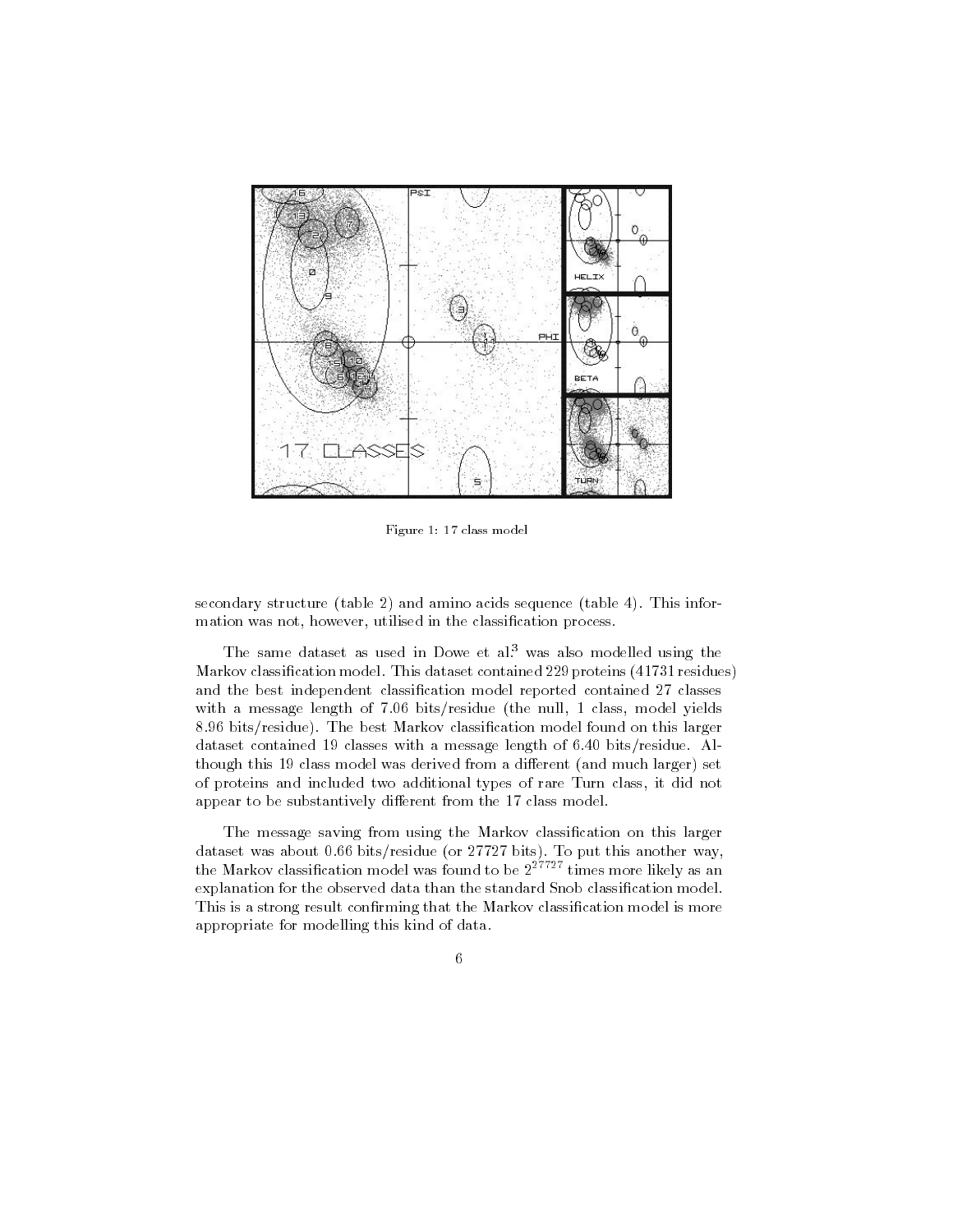|                |         |              | Model Parameters | Secondary-Structure |               |      |      |      |
|----------------|---------|--------------|------------------|---------------------|---------------|------|------|------|
| Class          | %       | $\mu_{\phi}$ | $\kappa_{\phi}$  | $\mu_{\psi}$        | $\kappa_\psi$ | т    | B    | Н    |
|                |         |              |                  |                     |               | 53%  | 21%  | 26%  |
| 9              | 12.0    | $-96.7$      | 0.6              | 56.2                | 0.2           | 0.93 | 0.03 | 0.03 |
| 16             | 3.4     | $-136.3$     | 2.6              | 176.9               | 14.4          | 0.63 | 0.36 | 0.00 |
| 15             | 2.9     | $-95.0$      | 8.4              | $-23.3$             | 5.0           | 0.81 | 0.17 | 0.02 |
| 13             | 9.0     | -136.1       | 9.3              | 150.5               | 13.5          | 0.35 | 0.65 | 0.00 |
| 2              | 13.2    | $-112.3$     | 11.4             | 127.4               | 11.4          | 0.26 | 0.74 | 0.00 |
| 11             | 1.9     | 88.5         | 18.3             | 2.5                 | 10.5          | 0.99 | 0.01 | 0.00 |
| 7              | 11.8    | $-72.1$      | 16.0             | 139.9               | 9.7           | 0.78 | 0.22 | 0.00 |
| 3              | $1.6\,$ | 59.0         | 30.7             | 40.2                | 14.6          | 0.93 | 0.04 | 0.02 |
| 0              | 4.6     | $-115.7$     | 6.5              | 84.1                | 1.6           | 0.86 | 0.12 | 0.01 |
| $\bf 5$        | 1.3     | 77.6         | 9.0              | $-161.7$            | 2.1           | 0.87 | 0.12 | 0.01 |
| 8              | 4.9     | -96.9        | 16.6             | $-1.9$              | 15.5          | 0.84 | 0.00 | 0.15 |
| 10             | 7.3     | $-68.7$      | 35.9             | $-20.0$             | 29.8          | 0.60 | 0.00 | 0.40 |
| 6              | 3.7     | $-83.0$      | 17.6             | $-38.7$             | 14.8          | 0.36 | 0.00 | 0.64 |
| 14             | 3.1     | -53.9        | 47.2             | $-40.3$             | 31.8          | 0.50 | 0.00 | 0.50 |
| 12             | 7.6     | $-67.2$      | 104.8            | $-38.2$             | 86.2          | 0.03 | 0.00 | 0.97 |
| $\bf{1}$       | 4.9     | $-58.9$      | 128.4            | $-46.8$             | 125.3         | 0.01 | 0.00 | 0.99 |
| $\overline{4}$ | 6.8     | $-51.3$      | 17.5             | $-53.5$             | 18.6          | 0.15 | 0.00 | 0.85 |

Table 2: class parameters and secondary structure correlation

#### $6\phantom{.}$ **Discussion**

The 17 class Markov classication model is a simpler model (fewer classes) than those found in previous work using AutoClass and Snob. The classes vary in weight from 1% (class 5) to 13% (class 2) of the data with the median at 5%, which is a relatively even spread.

From table 2 we find 3 classes  $(1,4 \text{ and } 12)$  that are strongly associated with the Helix secondary structure, 2 classes (13 and 2) are most closely identified as Beta, and several classes  $(0,3,5,7,8,9,11$  and 15) constitute different flavours of Turn. Class 16 can best be described as a transitional class between Turn and Beta and likewise the remaining classes (6,10 and 14) are transitional classes between Turn and Helix.

From the transition model (table 3) we see that, as expected, most classes are positively auto-correlated with the exception of classes 8 and 11 ( $\psi \approx 0$ ).

The Turn class 9 (the second most abundant class, making up 12% of the residues) has an auto-correlation of 78% (expected run length of 5 residues) and very small kappa values. This class defines a very flexible continuous structure which is negatively correlated with all the other classes. The specific conformation of residues within this class is most likely completely determined by non-local structural effects. One possible explanation would be that, as the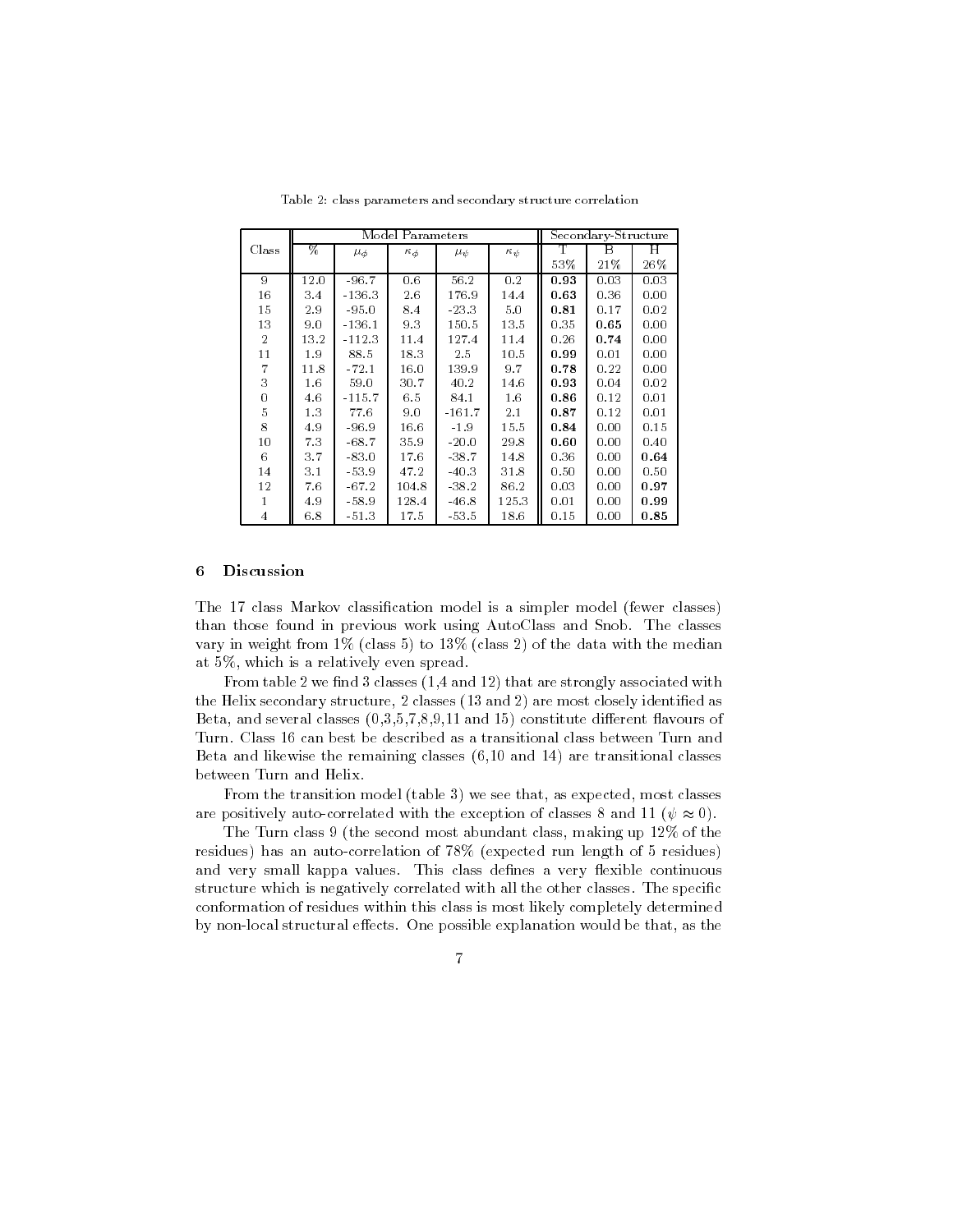protein folds, the Helix and extended Beta structures form first (due to the location of Proline, etc.) and then, right near the finish, parts of the protein have to flexibly twist around to accommodate these earlier Helix and Beta structures, and that this is the role of class 9.

The 3 Helix classes (1,4 and 12) can be further partitioned by noting that transitions between class 4 and the other two are extremely rare. Also, a run of class 4 Helix is most likely preceded by a residue in class 6. Both Helix groups are most likely broken by a residue in class 10 in which Pro(P) is relatively more abundant. As expected, there is little chance of a Helix class being followed by a Beta class. The classes 6, 8 and 10 form a loose group due to the fact that residues in classes 6 and 8 are most likely preceded by a residue in class 10.

From table 4 we can see that several amino acids will almost never take on certain conformations. For example  $text(A), Glu(E), Ile(I), Pro(P), Ser(S),$ Thr(T), Val(V) and Trp(W) are almost certain to never occur in class 11. Class 3 contains a higher proportion than normal of  $Asp(D)$ ,  $Gly(G)$ ,  $His(H)$ , and Asn $(N)$ . We also note that that Ile(I) and Val $(V)$  imply a much higher than normal chance of class 2, which is a Beta structure. As expected,  $Pro(P)$ only occurs in classes that overlap the region where  $-\infty$   $<$   $\varphi$   $<$   $-\infty$   $$ also of interest that  $\text{Gly}(G)$ ,  $\text{Pro}(P)$ ,  $\text{Ser}(S)$  and  $\text{Thr}(T)$  are consistently less likely to occur in any of the three main Helix classes.

## 7 Structure Prediction - some preliminary results

We note in passing that the Markov classification model can also be used to predict secondary structure. Instead of modelling  $(\phi, \psi)$  angle pairs, we model amino-acid and secondary structure (H,B or T) pairs directly (i.e., 2 multistate attributes per residue). The Markov classication model was used in this manner on the smaller dataset of 100 proteins (table 1). The best model found had 6 classes and yielded a message length of 4.73 bits/residue (the null, 1 class, model yields 5.64 bits/residue).

We use this model to predict secondary structure by determining the probabilistic assignment of residues to classes based on the amino-acid sequence and the first order Markov model only. The calculation of this optimal assignment, which is influenced by the data on both sides of any particular residue, is detailed in Edgoose and Allison<sup>11</sup> This optimal distribution over classes for each residue can then be used to calculate a distribution over secondary structures (H,B and T). This is our probabilistic secondary structure prediction.

Information measures provide a safe way to compare the prediction performance of different structure models. Such a measure specifies the number of bits required to send the true secondary structure given the probabilistic pre-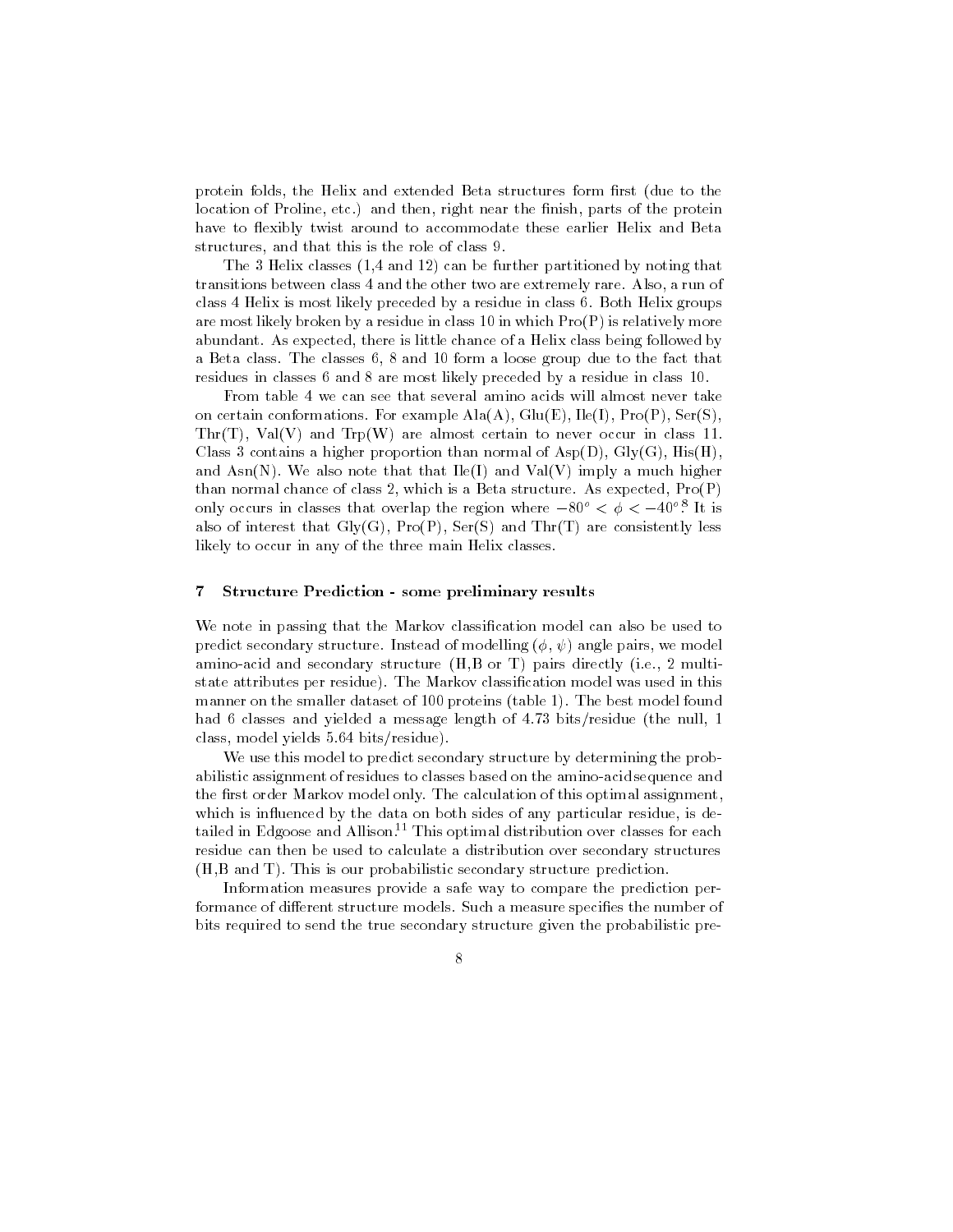dictions. Overly timid predictions and overly condent predictions are both penalised. The best predictors will give the best compression.

The program was used in this way to predict the secondary structure of 15 unseen proteins (table 1) (3199 residues). The average cost for stating the true secondary structure of a particular residue in an unseen protein given the entire amino acid sequence was 1.23 bits, which is down from the 1.47 bits required without the model (a prediction accuracy of 62.2% up from 52.6%). The prediction accuracy achieved by this 6 class model is near to the bottom end of the basic nearest neighbour pattern matching algorithms which perform in the range from  $63\%$  to  $68\%$ .<sup>12</sup> This is reasonably good result considering the model has only 156 free parameters (i.e. each of the 6 classes requires 19 for the amino acid distribution, 2 for the secondary structures distribution and 5 for the class transition distribution) and no database lookup is required.

One interesting aspect of this prediction model is that there is no need to state any specic window size for the number of amino acids around a particular residue that can influence the prediction of its secondary structure. Although all the amino acids exert some influence, this influence becomes vanishingly small the more distant the amino acid.

## 8 Conclusion

Early work in the classication of protein structure using Cartesian co-ordinates by Hunter and States – suilered from significant inter-attribute correlation which led to a proliferation in the number of classes that were found. Subsequent work based on a von Mises modelling of the dihedral angle representation by Dowe et al.<sup>3</sup> improved this early work. However, both works discarded the information implicit in the sequence of the observations.

A Markov classication model has been applied successfully to the dihedral angle representation of this data and has been shown to achieve significantly higher compression and is a more likely explanation of the data observed.

The best Markov classication model found contained 17 classes with three classes of Helix (two of which are closely related), two classes of Beta, and many classes of Turn. One Turn class found was of particular note as it occurs in segments with an expected length of 5 residues and exhibits extreme flexibility. This 17 class classification is considerably simpler than the models previously found<sup>3</sup> and hence more amenable to further analysis and model building.

The Markov classication model is also shown to be directly applicable to the prediction of secondary structure from amino acid sequence where a simple 6 class model (156 parameters) is found to do surprisingly well (1.23 bits/residue) without reference to a database.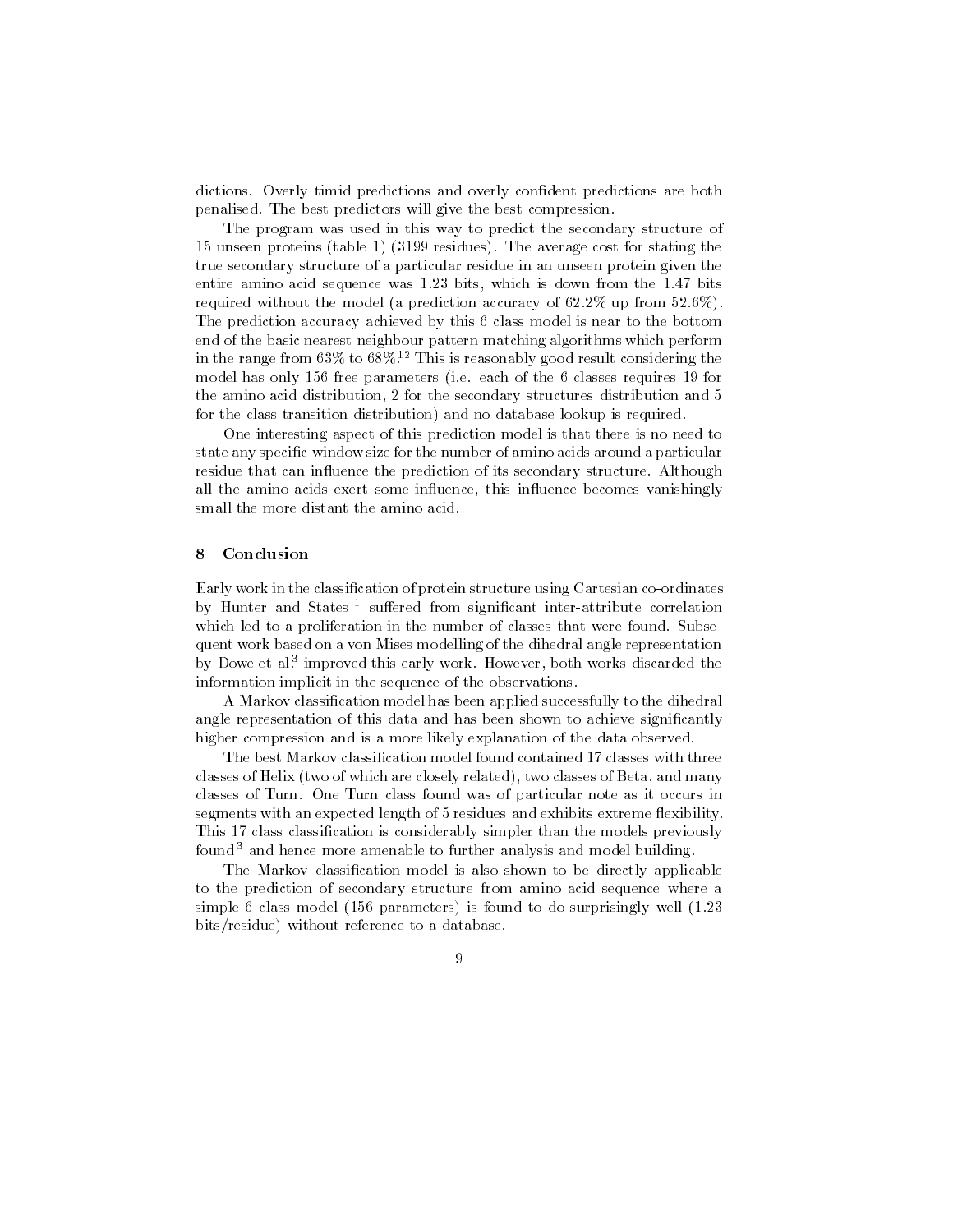# Acknowledgements

Special thanks to Evan Steeg and Larry Hunter for access to the protein datasets they have compiled. The third author is supported by Australian Research Council Large Grant No. A49602504.

### References

- 1. L. Hunter and D. J. States. Bayesian classification on protein structure. IEEE Expert,  $7(4)$ :67-75, 1992.
- 2. P. C. Cheeseman. Autoclass II conceptual clustering system. Proceedings Machine Learning Conference, pages 54-64, 1988.
- 3. D.L. Dowe, L. Allison, T.I. Dix, L. Hunter, C.S. Wallace, and T. Edgoose. Circular clustering of protein dihedral angles by Minimum Message Length. In Proc. 1st Pacific Symp. Biocomp., pages  $242-255$ , HI, U.S.A., 1996.
- 4. C. S. Wallace. Classication by minimum length inference. AAAI Spring Symposium on the Theory and Application of Minimum Length Encoding,  $Standford$ , pages  $5-9$ , 1990.
- 5. C.S. Wallace and D.L. Dowe. MML mixture modelling of Multi-state, Poisson, von Mises circular and Gaussian distributions. In Proc. 6th Int. Workshop on Artif. Intelligence and Statistics, pages  $529-536$ , 1997.
- 6. C. S. Wallace and D. M. Boulton. An information measure for classification. Computer Journal, 11:185-194, 1968.
- 7. C. S. Wallace and P. R. Freeman. Estimation and inference by compact coding. Journal of the Royal Statistical Society (Series B),  $49.240-252$ , 1987.
- 8. Schultz and Schirmer. Principles of Protein Structure. Springer-Verlag, New York, 1990.
- 9. N.I. Fisher. Statistical Analysis of Circular Data. Cambridge University Press, Cambridge, 1993.
- 10. C.S. Wallace and D.L. Dowe. MML estimation of the von Mises concentration parameter. Technical report TR 93/193, Dept. of Comp. Sci., Monash Univ., Clayton, Vic. 3168, Australia, 1993. prov. accepted, Aust. J. Stat.
- 11. T.C. Edgoose and Allison L. Mixture modelling of sequential datasets. Technical Report 285, Monash University, Computer Science Depart ment, 1996.
- 12. A.A. Salamov and V. Solovyev. Prediction of protein secondary structure. Journal of Molecular Biology, 247:11-15, 1995.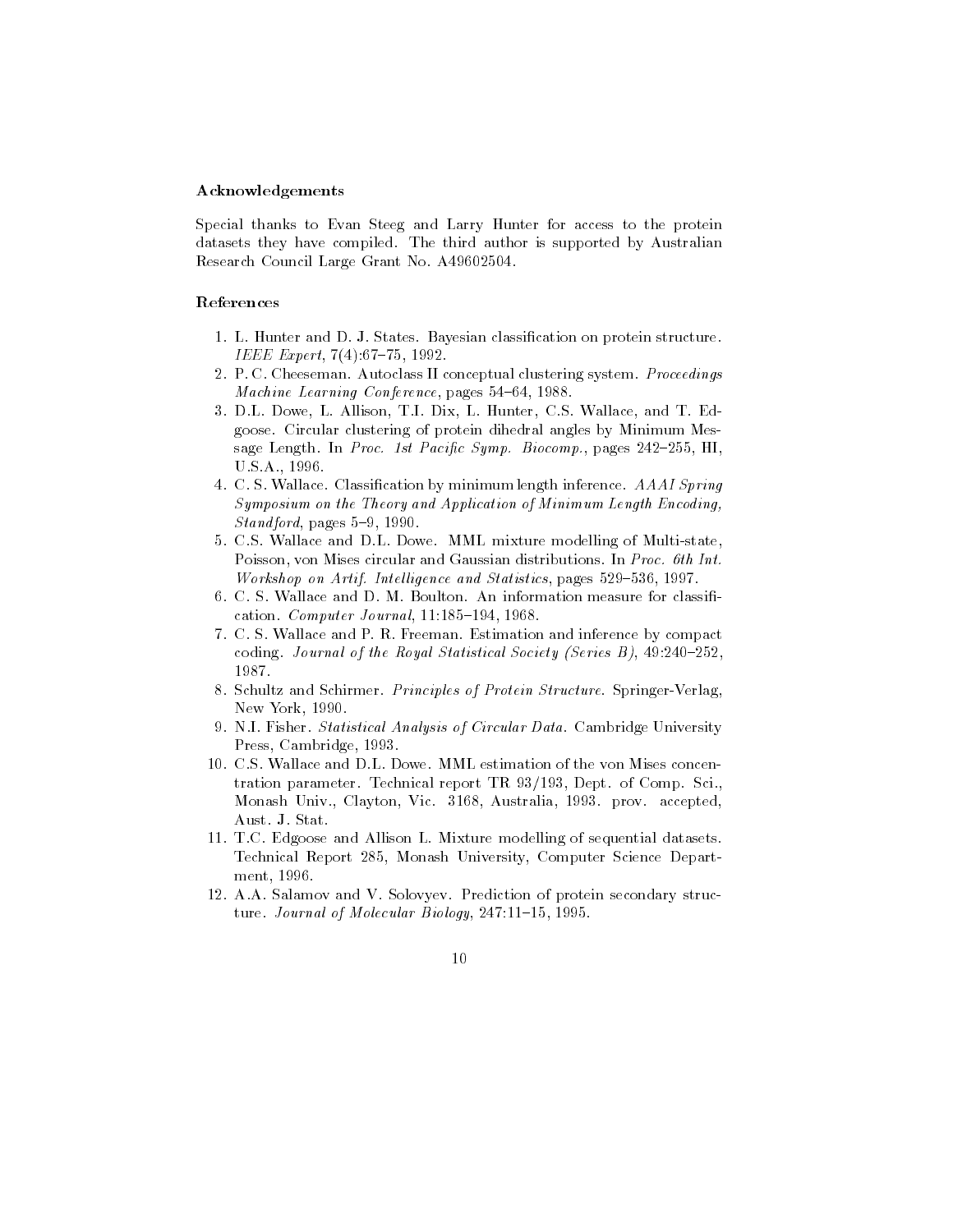| Prev.                          | Ulass            |                |           |                    |                |                 |              |         |         |  |
|--------------------------------|------------------|----------------|-----------|--------------------|----------------|-----------------|--------------|---------|---------|--|
|                                | 9                | 16             | 15        | 13                 | $\overline{2}$ | 11              | 7            | 3       | 0       |  |
| Class                          | 12%              | 3%             | $3\%$     | 9%                 | 13%            | 2%              | 12%          | 2%      | 5%      |  |
| $\overline{9}$                 | $\overline{2.7}$ | $-2.8$         | $-2.3$    | $-1.5$             | $-1.7$         | $-3.2$          | $-1.4$       | $-2.4$  | $-1.9$  |  |
| 16                             | $-0.5$           | 1.0            | $-0.0$    | 1.5                | 0.0            | $-3.2$          | 0.1          | $-3.0$  | 0.7     |  |
| 15                             | $-2.3$           | 2.6            | 0.7       | 2.2                | $-2.8$         | $-1.9$          | $-1.6$       | 0.2     | 1.1     |  |
| 13                             | $-1.8$           | 1.0            | 0.1       | $\boldsymbol{2.0}$ | 1.0            | $-1.9$          | $0.6\,$      | $-0.8$  | $-1.6$  |  |
| $\overline{2}$                 | $-1.6$           | 0.2            | $-0.2$    | $-0.2$             | 2.1            | $-3.2$          | $0.3\,$      | 0.5     | $-0.5$  |  |
| 11                             | $-4.3$           | 2.0            | 1.0       | $-0.4$             | 0.1            | $-1.9$          | 1.7          | $-3.0$  | 0.3     |  |
| $\overline{\tau}$              | $-2.3$           | 0.7            | 1.9       | $-0.1$             | $-0.1$         | 1.9             | 1.1          | 0.4     | 0.6     |  |
| 3                              | $-3.3$           | $-1.3$         | $\rm 0.8$ | 0.9                | $-0.7$         | 2.9             | $1.0\,$      | 2.4     | $1\,.0$ |  |
| $\mathbf 0$                    | $-1.0$           | 0.3            | 1.2       | 0.2                | $-2.0$         | $-1.9$          | 0.9          | 0.6     | 0.1     |  |
| 5                              | $-1.9$           | 1.4            | 0.4       | $-0.4$             | $-0.1$         | 0.2             | 0.2          | 0.8     | 0.7     |  |
| 8                              | $-2.4$           | $-0.6$         | $-2.1$    | $-1.2$             | $-2.0$         | 2.5             | 1.3          | 2.2     | 1.9     |  |
| 10                             | $-2.5$           | $-3.5$         | $-2.9$    | $-4.5$             | $-5.0$         | $-2.2$          | $-2.1$       | 0.5     | 0.6     |  |
| 6                              | $-2.6$           | $-2.3$         | $-0.3$    | $-4.5$             | $-4.7$         | $-0.2$          | $-2.0$       | $-2.0$  | 0.7     |  |
| 14                             | $-3.1$           | $-2.3$         | $-2.6$    | $-1.3$             | $-3.7$         | $-0.9$          | $-2.6$       | $-1.4$  | 0.2     |  |
| 12                             | $-4.9$           | $-5.1$         | $-4.9$    | $-5.5$             | $-6.0$         | $-4.2$          | $-5.9$       | $-4.0$  | $-2.5$  |  |
| $\mathbf{1}$                   | $-3.0$           | $-5.1$         | $-3.9$    | $-5.5$             | $-6.0$         | $-4.2$          | $-5.9$       | $-2.0$  | $-5.5$  |  |
| $\overline{4}$                 | $-0.4$           | $-5.1$         | $-4.9$    | $-5.5$             | $-6.0$         | $-1.9$          | $-4.9$       | $-3.0$  | $-3.5$  |  |
|                                |                  |                |           |                    | Class          |                 |              |         |         |  |
| Prev.                          | 5                | $\overline{8}$ | 10        | 6                  | 14             | $\overline{12}$ | $\mathbf{1}$ | 4       |         |  |
| Class                          | $1\,\%$          | 5%             | $7\,\%$   | $4\%$              | $3\%$          | $8\%$           | $5\,\%$      | $7\,\%$ |         |  |
| 9                              | $-0.8$           | $-4.0$         | $-3.4$    | $-1.4$             | $-3.9$         | $-6.3$          | $-2.6$       | $-0.4$  |         |  |
| 16                             | $-0.3$           |                |           |                    |                |                 |              |         |         |  |
|                                |                  | 0.2            | 0.2       | $-2.6$             | 0.1            | $-2.4$          | $-0.9$       | $-3.8$  |         |  |
| 15                             | 2.2              | $-1.0$         | $-2.7$    | $-3.2$             | $-3.3$         | $-5.3$          | $-4.6$       | $-1.9$  |         |  |
| 13                             | 0.9              | $-3.3$         | $-3.4$    | $-4.2$             | $-1.5$         | $-6.3$          | $-5.6$       | $-4.5$  |         |  |
| $\overline{2}$                 | 0.4              | $-2.4$         | $-2.4$    | $-5.2$             | $-2.6$         | $-6.3$          | $-62.1$      | $-5.1$  |         |  |
| 11                             | $-0.8$           | 0.8            | $-2.3$    | $-1.8$             | $-0.9$         | $-2.7$          | $-4.0$       | $-5.1$  |         |  |
| $\overline{\tau}$              | $-2.1$           | $-1.6$         | $-0.1$    | $-5.2$             | 1.5            | $-3.4$          | $-4.6$       | $-2.6$  |         |  |
| 3                              | $-0.7$           | $-0.1$         | $-1.1$    | $-3.2$             | $-0.1$         | $-5.3$          | $-4.6$       | $-4.5$  |         |  |
| $\overline{0}$                 | $-0.1$           | $-0.9$         | 1.3       | $-3.6$             | $2\,.0$        | $-2.1$          | 3.0          | $-1.9$  |         |  |
| $\overline{5}$                 | 1.6              | 1.6            | 1.1       | $-1.3$             | $-2.9$         | $-2.9$          | $-2.4$       | $-3.8$  |         |  |
| 8                              | 1.3              | $-0.3$         | $-3.6$    | 1.2                | 0.6            | $-4.7$          | $-2.6$       | $-3.1$  |         |  |
| 10                             | $-0.2$           | 2.9            | 1.1       | 3.0                | $-3.9$         | $-2.3$          | $-5.6$       | $-4.1$  |         |  |
| 6                              | 1.4              | 0.6            | 1.5       | 1.8                | 1.8            | 0.2             | $-0.3$       | 1.0     |         |  |
| 14                             | $-0.1$           | 1.1            | 2.2       | $-2.1$             | 1.9            | $1.8\,$         | $-2.0$       | $-4.1$  |         |  |
| 12                             | $-3.7$           | $-0.6$         | 0.4       | $-0.8$             | $-3.9$         | 3.1             | 1.8          | $-3.5$  |         |  |
| $\mathbf{1}$<br>$\overline{4}$ | $-3.7$           | $-3.3$         | 0.6       | $-1.4$             | $-2.1$         | 1.4             | $3.7\,$      | $-2.0$  |         |  |

Table 3: class transition log odds matrix  $(log_2 P (class|prev Class) - log_2 P (class))$